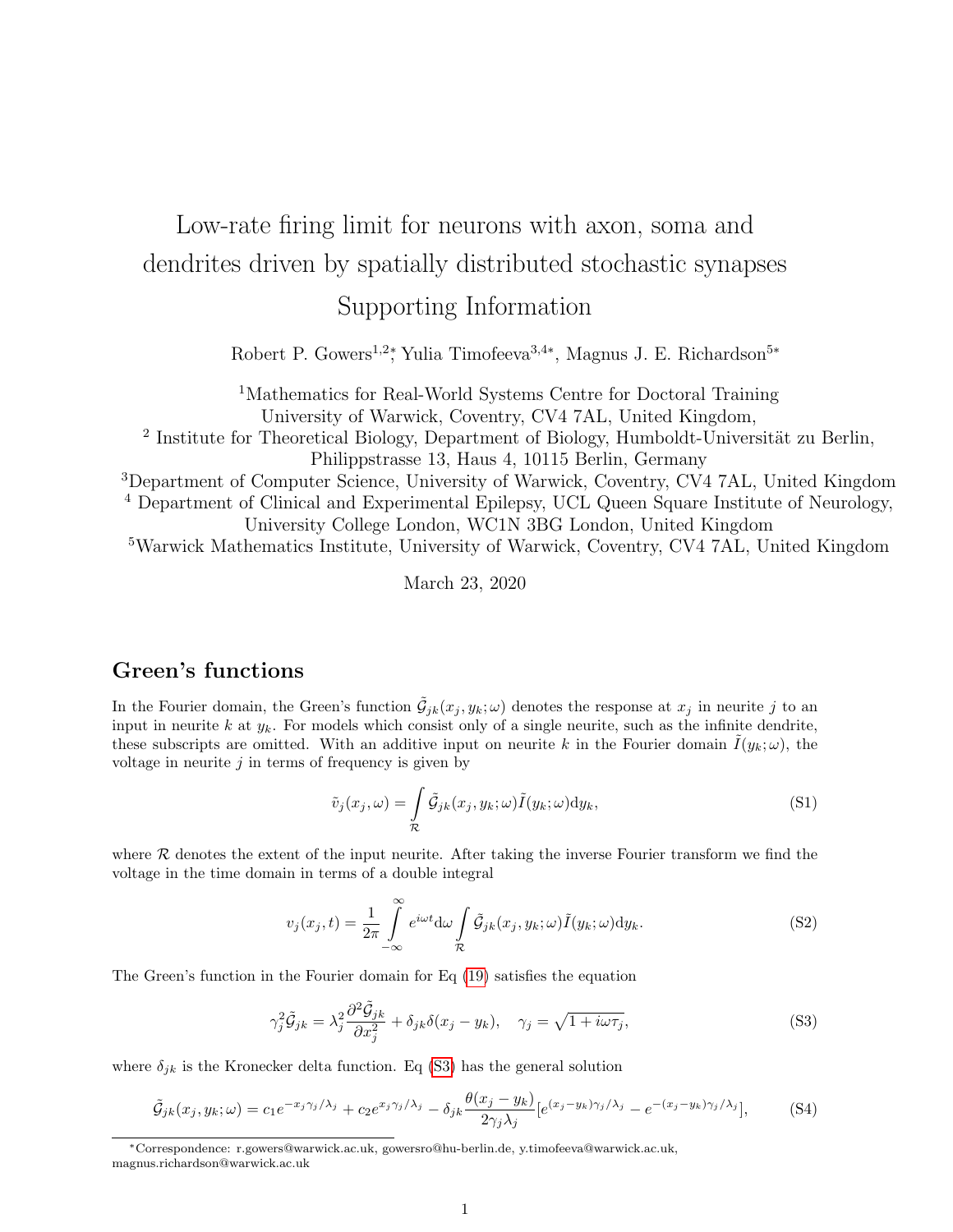where the Heaviside step function  $\theta(.)$  is only relevant if the input neurite and output neurite are the same. As the Green's function inherits the boundary conditions of the system it describes, we apply a model's boundary conditions to Eq [\(S4\)](#page-0-1) to obtain the specific solution. Green's functions for each of the cases studied in this paper are given later in this appendix. For an infinite dendrite, the Green's function has the well-known form [\[1\]](#page-6-0)

<span id="page-1-0"></span>
$$
\tilde{\mathcal{G}}_{\infty}(x, y; \omega) = \frac{e^{-|x - y|\gamma/\lambda}}{2\gamma \lambda}.
$$
\n(S5)

For multiple neurites and a soma, one can build more complex Green's functions from a generalisation of Eq [\(S5\)](#page-1-0) using the sum-over-trips formalism [\[2,](#page-7-0) [3\]](#page-7-1)

$$
\tilde{\mathcal{G}}_{\infty}(x_j, y_k; \omega) = \begin{cases} e^{-|x_j - y_k|\gamma_k/\lambda_k} / (2\gamma_k \lambda_k), & j = k \\ e^{-(x_j \gamma_j/\lambda_j + y_k \gamma_k/\lambda_k)} / (2\gamma_k \lambda_k), & j \neq k \end{cases} (S6)
$$

The only additional calculation that needs to be made is the segment factor  $f(\omega)$ . This quantity is the ratio of the admittance of the input neurite  $Y_k$  (with  $k=\alpha$  indicating the axon), to the total admittance of all neurites which radiate from the same node. For  $n$  dendrites radiating from a node with a soma this is

<span id="page-1-1"></span>
$$
\tilde{f}(\omega) = \frac{Y_k}{Y_\alpha + Y_0 + \sum_{j=1}^n Y_j}.\tag{S7}
$$

For each neurite, the admittance is given by

$$
Y_j = 2\pi g_j a_j \lambda_j \gamma_j,\tag{S8}
$$

where  $g_j$  is the total membrane conductance (including tonic synaptic conductance) while for a soma with membrane conductance  $G_0$ , the admittance is

$$
Y_0 = G_0 \gamma_0^2, \quad \gamma_0^2 = 1 + i\omega \tau_0.
$$
 (S9)

If there is only a single path from  $x_j$  to  $y_k$  and  $j \neq k$ , then the Green's function is given by Eq [\(S25\)](#page-3-0)

$$
\tilde{\mathcal{G}}_{jk}(x_j, y_k; \omega) = 2\tilde{f}(\omega)\tilde{\mathcal{G}}_{\infty}(x_j, y_k; \omega). \tag{S10}
$$

#### Calculation of mean and variances

The input I to each neurite has a deterministic and stochastic component, which in the Fourier domain are

$$
\tilde{I}_k = 2\pi \delta(\omega)\mu_k + \tilde{s}_k, \quad \tilde{s}_k = \frac{2\sigma_s \sqrt{\lambda_k \tau_s} \tilde{\xi}(x_k; \omega)}{1 + i\omega \tau_s},
$$
\n(S11)

where we have again removed the units from distance. Since the system is linear, this means that the voltage will have a mean and fluctuating component

$$
v(x,t) = \langle v(x) \rangle + v_F(x,t). \tag{S12}
$$

Substituting  $\tilde{I}$  into Eq [\(S2\)](#page-0-2) and taking the expectation, the mean in neurite  $j$  due to input in k is

$$
\langle v_{jk}(x_j) \rangle = \mu_k \int_{\mathcal{R}} \tilde{\mathcal{G}}_{jk}(x_j, y_k; 0) \mathrm{d}y_k \tag{S13}
$$

while the fluctuating component is

$$
v_{Fjk}(x_j, t) = \frac{\sigma_s \sqrt{\lambda_k \tau_s}}{\pi} \int\limits_{-\infty}^{\infty} e^{i\omega t} d\omega \int\limits_{\mathcal{R}} \frac{\tilde{\mathcal{G}}_{jk}(x_j, y_k; \omega)}{1 + i\omega \tau_s} \tilde{\xi}(y_k; \omega) dy_k.
$$
 (S14)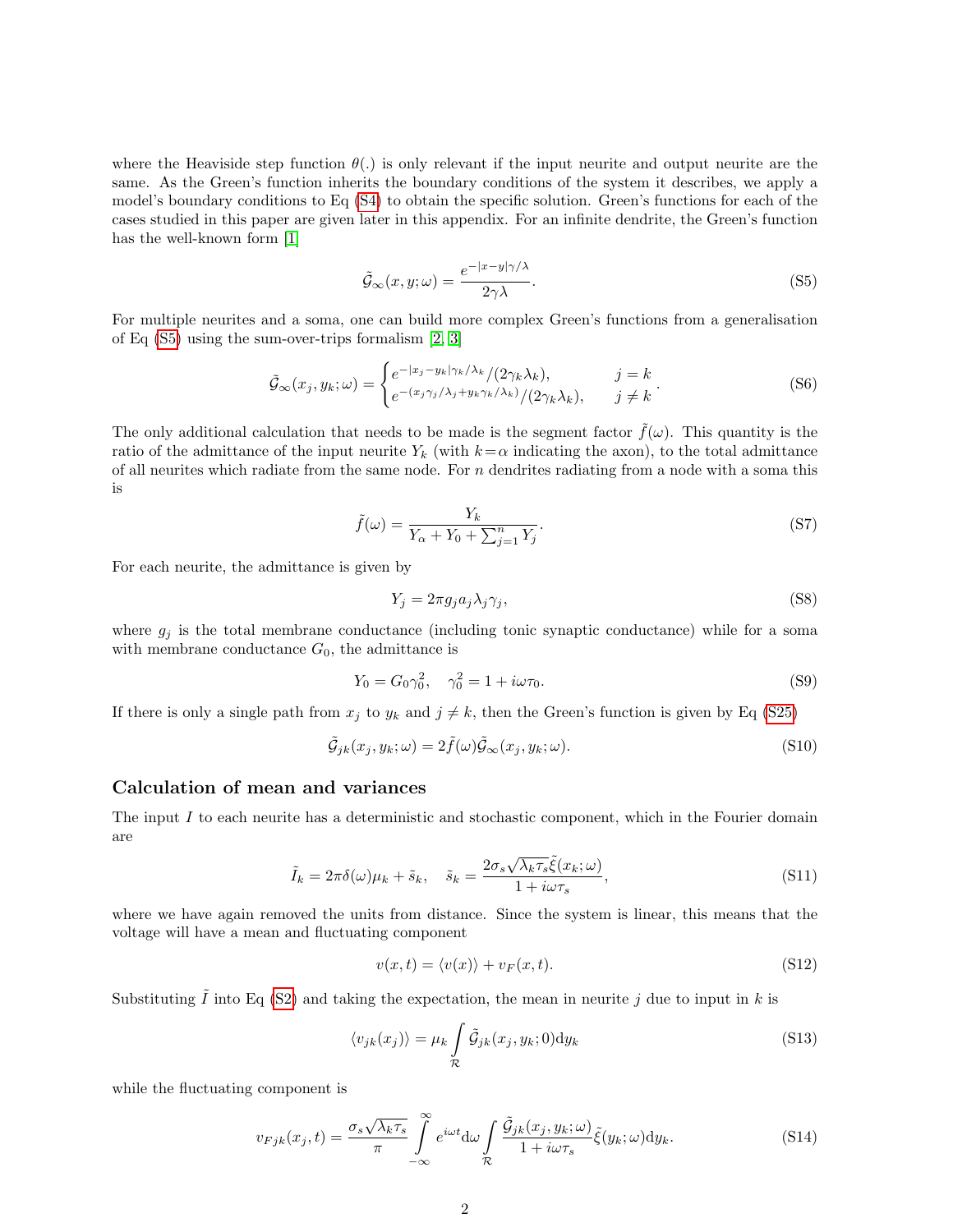Thus the variance contribution from neurite k is obtained by squaring  $v_{Fjk}$  and taking the expectation, noting that  $\langle \tilde{\xi}_j(y_j, \omega) \tilde{\xi}_k^*(y'_k, \omega') \rangle = 2\pi \delta_{jk} \delta(y - y') \delta(\omega - \omega')^{-1}$  $\langle \tilde{\xi}_j(y_j, \omega) \tilde{\xi}_k^*(y'_k, \omega') \rangle = 2\pi \delta_{jk} \delta(y - y') \delta(\omega - \omega')^{-1}$  $\langle \tilde{\xi}_j(y_j, \omega) \tilde{\xi}_k^*(y'_k, \omega') \rangle = 2\pi \delta_{jk} \delta(y - y') \delta(\omega - \omega')^{-1}$ 

<span id="page-2-2"></span>
$$
\sigma_{vjk}^2(x_j) = \frac{2\sigma_s^2 \lambda_k \tau_s}{\pi} \int\limits_{-\infty}^{\infty} d\omega \int\limits_{\mathcal{R}} \frac{|\tilde{G}_{jk}(x_j, y_k; \omega)|^2}{1 + \omega^2 \tau_s^2} dy_k,
$$
\n(S15)

and similarly the variance of the voltage time derivative is found by multiplying the integrand of Eq [\(S15\)](#page-2-2) by  $\omega^2$ 

<span id="page-2-3"></span>
$$
\sigma_{ijk}^2(x_j) = \frac{2\sigma_s^2 \lambda_k \tau_s}{\pi} \int\limits_{-\infty}^{\infty} d\omega \int\limits_{\mathcal{R}} \frac{\omega^2 |\tilde{G}_{jk}(x_j, y_k; \omega)|^2}{1 + \omega^2 \tau_s^2} dy_k.
$$
 (S16)

This approach is equivalent to that found in [\[4\]](#page-7-2), where the integrand of Eqs [\(S15,](#page-2-2) [S16\)](#page-2-3) is proportional to the power spectral density of the voltage.

For  $n$  dendrites with synaptic input, the response in the axon is simply the linear sum from each dendrite,

$$
\langle v_{\alpha}(x_{\alpha})\rangle = \sum_{k=1}^{n} \langle v_{\alpha k}(x_{\alpha})\rangle, \quad v_{F\alpha}(x_{\alpha}) = \sum_{k=1}^{n} v_{F\alpha k}(x_{\alpha}), \tag{S17}
$$

and since the stochastic drive between dendrites is uncorrelated, the variance contributions from each dendrite also sum linearly,

$$
\sigma_v^2(x_\alpha) = \sum_{k=1}^n \sigma_{v_\alpha k}^2(x_\alpha), \quad \sigma_v^2(x_\alpha) = \sum_{k=1}^n \sigma_{v_\alpha k}^2(x_\alpha). \tag{S18}
$$

For dendrites with identical properties and drive, this means we can multiply Eqs [\(S15,](#page-2-2) [S16\)](#page-2-3) by  $n$  to obtain the total values of  $\sigma_v^2$  and  $\sigma_v^2$ .

In all the cases given,  $\langle v \rangle$  is analytically calculable. For the infinite dendrite  $\langle v \rangle = \mu$ , while the resting potential in the axon for n dendrites is

<span id="page-2-0"></span>
$$
\langle v(x_{\alpha})\rangle = n\mu e^{-x_{\alpha}/\lambda_{\alpha}}\tilde{f}_n(0)
$$
\n(S19)

and the addition of a soma changes this to

$$
\langle v(x_{\alpha})\rangle = n\mu e^{-x_{\alpha}/\lambda_{\alpha}}\tilde{f}_{n0}(0). \tag{S20}
$$

For many simple cases - such as the sealed dendrite, one-dendrite, and two-dendrite models - closedform expressions for the variances are attainable. For all cases with an axon and/or soma with different membrane properties to the dendrite, the  $\omega$ -integral can be calculated numerically or approximated in a limit of interest. However, given the n in the denominator of  $\tilde{f}_n$  and  $\tilde{f}_{n0}$ , we expect from Eqs [\(S15,](#page-2-2) [S16\)](#page-2-3) that the variances scale as  $\sim 1/n$  for large *n*.

#### Derivation of Green's functions

#### Closed dendrite

For the closed dendrite with length l, the region of integration is  $\mathcal{R} = [0, l]$ . Given the zero-current boundary conditions at the ends  $(x = 0, x = l)$ 

$$
\left. \frac{\partial v}{\partial x} \right|_{x=0} = 0 = \left. \frac{\partial v}{\partial x} \right|_{x=l},\tag{S21}
$$

we can solve the Green's function differential equation,  $Eq(S3)$  $Eq(S3)$ , to obtain [\[1\]](#page-6-0)

$$
\tilde{\mathcal{G}}(x, y; \omega) = \frac{\cosh[(l - |x - y|)\gamma/\lambda] + \cosh[(l - |x + y|)\gamma/\lambda]}{2\lambda\gamma \sinh(l\gamma/\lambda)}.
$$
\n(S22)

<span id="page-2-1"></span> ${}^{1}\xi(y,\omega) = \int_{-\infty}^{\infty} \xi(y,t)e^{-i\omega t}dt, \quad \xi^{*}(y',\omega') = \int_{-\infty}^{\infty} \xi(y',t')e^{i\omega' t'}dt'$ 

 $\langle \xi(y,\omega)\xi^*(y',\omega')\rangle = \int_{-\infty}^{\infty} \mathrm{d}t \int_{-\infty}^{\infty} \langle \xi(y,t)\xi(y',t')\rangle e^{-i\omega t} e^{i\omega' t'} \mathrm{d}t' = \delta(y-y') \int_{-\infty}^{\infty} e^{-i(\omega-\omega')t} \mathrm{d}t$  $\therefore \langle \xi(y,\omega)\xi^*(y',\omega')\rangle = 2\pi\delta(y-y')\delta(\omega-\omega').$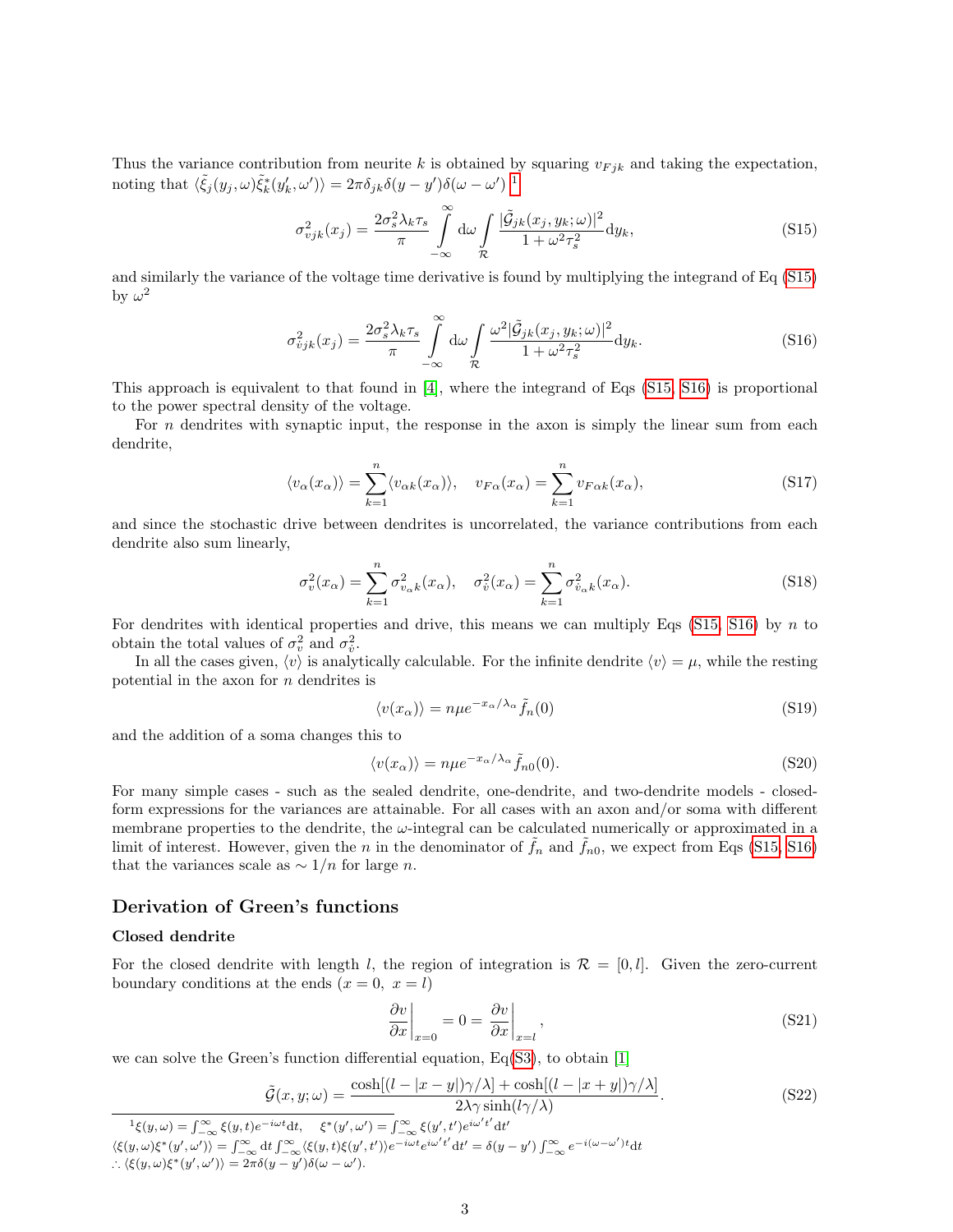#### Dendrite and axon

Using the sum-over-trips method,  $\tilde{G}_{jk}$  is given by the sum of infinite Green's functions of each path which traces back from output position  $x_j$  to input position  $y_k$ . If a given path has length  $l_{\text{trip}}$ , then we represent this sum as [\[2,](#page-7-0) [3\]](#page-7-1)

$$
\tilde{\mathcal{G}}_{jk}(x_j, y_k; \omega) = \sum_{\text{trips}} A_{\text{trip}}(\omega) \tilde{\mathcal{G}}_{\infty}(l_{\text{trip}}; \omega), \qquad (S23)
$$

where  $A_{\text{trip}}$  is the trip coefficient that depends on the intersections between cables that a trip must path through. Since the neurites we consider are semi-infinite, there is only a single trip for a path from the axon to the input dendrite (however, the sum-over-trips approach provides a method for straightforward generalisation to dendrites with closed ends). The only trip coefficient required is that for transmission through a node which is given by  $A_{\text{trip}} = 2f(\omega)$  [\[3\]](#page-7-1). Therefore, the Green's function from the dendrite  $k=1$  to the axon,  $j=\alpha$ , is given by

$$
\tilde{\mathcal{G}}_{\alpha 1}(x_{\alpha}, y_1; \omega) = 2\tilde{f}(\omega)\tilde{\mathcal{G}}_{\infty}(x_{\alpha}, y_1; \omega), \qquad (S24)
$$

which upon substitution of  $\tilde{f}$  and  $\tilde{G}_{\infty}$  yields

$$
\tilde{\mathcal{G}}_{\alpha 1}(x_{\alpha}, y_1; \omega) = \frac{g_1^2 \lambda_1^3 \gamma_1}{\lambda_1 \gamma_1 (g_1^2 \lambda_1^3 \gamma_1 + g_\alpha^2 \lambda_\alpha^3 \gamma_\alpha)} e^{-(x_{\alpha} \gamma_\alpha / \lambda_\alpha + y_1 \gamma_1 / \lambda_1)}.
$$
\n(S25)

#### Multiple dendrites and axon

When there are *n* dendrites, the segment factor becomes

<span id="page-3-1"></span><span id="page-3-0"></span>
$$
\tilde{f}_n(\omega) = \frac{g_1^2 \lambda_1^3 \gamma_1}{n g_1^2 \lambda_1^3 \gamma_1 + g_\alpha^2 \lambda_\alpha^3 \gamma_\alpha},\tag{S26}
$$

and hence the Green's function for the axonal response is

$$
\tilde{\mathcal{G}}_{\alpha 1}(x_{\alpha}, y_1; \omega) = \frac{g_1^2 \lambda_1^3 \gamma_1}{\lambda_1 \gamma_1 (n g_1^2 \lambda_1^3 \gamma_1 + g_\alpha^2 \lambda_\alpha^3 \gamma_\alpha)} e^{-(x_{\alpha} \gamma_\alpha / \lambda_\alpha + y_1 \gamma_1 / \lambda_1)}.
$$
\n(S27)

Since all dendrites have the same properties for this model, we can then claim that  $\tilde{\mathcal{G}}_{\alpha 1} = \tilde{\mathcal{G}}_{\alpha 2} = ... = \tilde{\mathcal{G}}_{\alpha n}$ .

#### Dendrites, soma and axon

For an electrically significant soma, the segment factor is now

$$
\tilde{f}_{n0}(\omega) = \frac{\rho_1 \gamma_1}{\gamma_0^2 + n\rho_1 \gamma_1 + \rho_\alpha \gamma_\alpha},\tag{S28}
$$

hence the Green's function is

$$
\tilde{\mathcal{G}}_{\alpha 1}(x_{\alpha}, y_1; \omega) = \frac{\rho_1 \gamma_1}{\lambda_1 \gamma_1 (\gamma_0^2 + n\rho_1 \gamma_1 + \rho_\alpha \gamma_\alpha)} e^{-(x_{\alpha}\gamma_\alpha/\lambda_\alpha + y_1\gamma_1/\lambda_1)}.
$$
\n(S29)

#### Derivation of variances

While there are other methods for obtaining variances that may be more convenient for the models which provide closed-form solutions (such as a Green's functions in time [\[5\]](#page-7-3) or Fourier series decomposition [\[5,](#page-7-3) [6,](#page-7-4) [7\]](#page-7-5)) the method we present here extends most easily to arbitrary neuronal structures. For clarity of explanation, we derive the two-dendrite model first.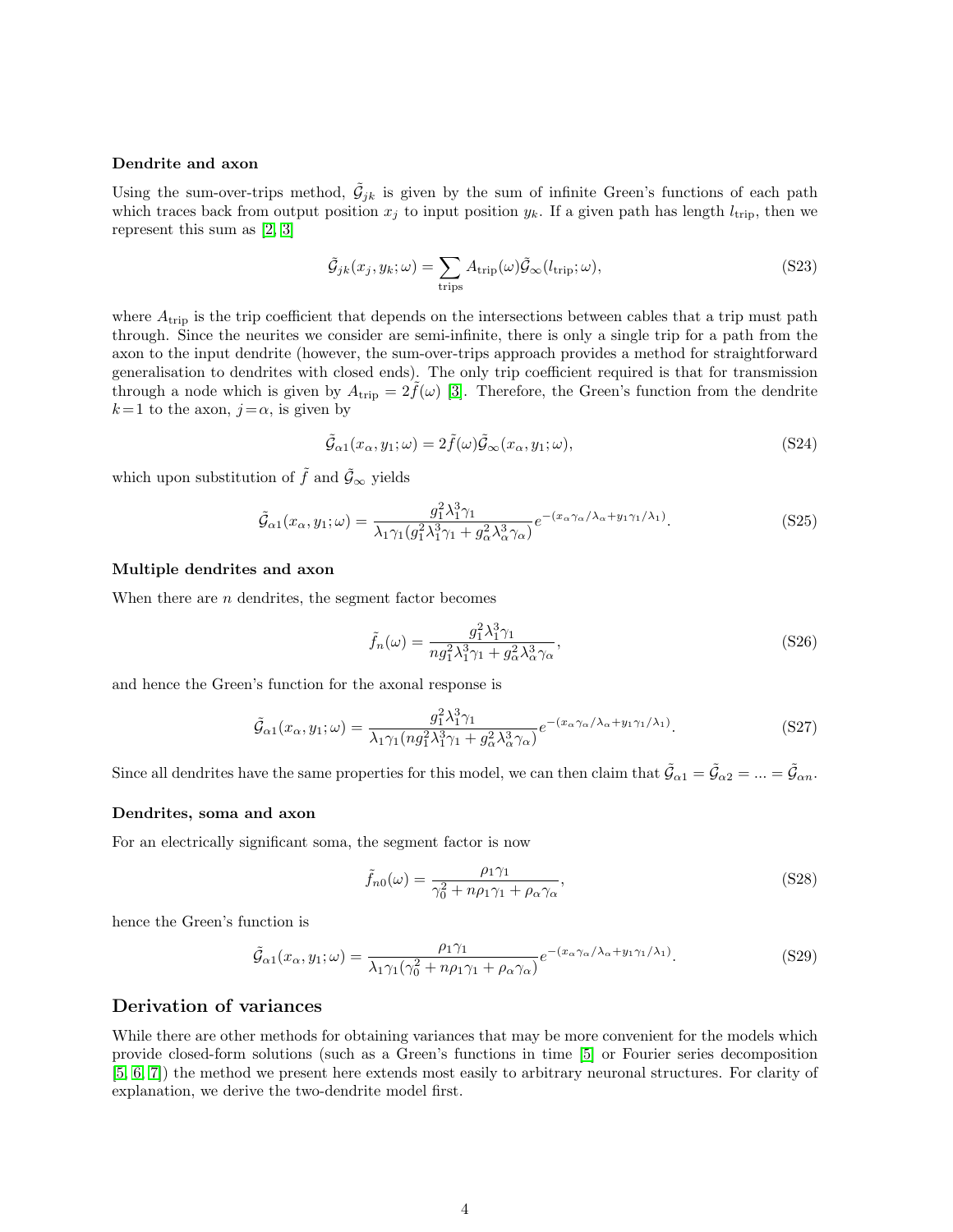#### Two-dendrite model

For the two-dendrite model  $|\tilde{\mathcal{G}}|^2$  is given by

$$
|\tilde{\mathcal{G}}(x,y;\omega)|^2 = \frac{e^{-|x-y|z/\lambda}}{4\lambda^2|\gamma|^2},\tag{S30}
$$

where the definition  $z_j = \gamma_j + \gamma_j^*$  is useful for keeping the algebra compact. We can readily integrate  $|\tilde{\mathcal{G}}|^2$  with respect to y after substituting into Eq [\(S15\)](#page-2-2) with  $\mathcal{R} = (-\infty, \infty)$  to obtain a result in which all factors of  $\lambda$  cancel

$$
\sigma_v^2 = \frac{\sigma_s^2 \tau_s}{\pi} \int_{-\infty}^{\infty} \frac{d\omega}{z |\gamma|^2 (1 + \omega^2 \tau_s^2)}.
$$
\n(S31)

Using the substitution  $\omega \tau_v = 2q \sqrt{q^2 + 1}$  and splitting into partial fractions this integral becomes

$$
\sigma_v^2 = \frac{2\sigma_s^2 \tau_s}{\pi \tau_v} \left\{ \int_0^\infty \frac{\mathrm{d}q}{q^2 + 1} - \int_0^\infty \frac{4\tau_s^2 q^2 \mathrm{d}q}{\tau_v^2 + 4\tau_s^2 q^2 (q^2 + 1)} \right\},\tag{S32}
$$

which can be resolved to give Eq [\(26\)](#page-3-1).

#### One-dendrite model

Defining  $iu = \gamma - \gamma^*$  we find

$$
|\tilde{\mathcal{G}}(x,y;\omega)|^2 = \begin{cases} e^{-xz/\lambda} (e^{yz/\lambda} + e^{-yz/\lambda} + e^{iyu/\lambda} + e^{-iyu/\lambda})/(4\lambda^2|\gamma|^2), & y < x\\ e^{-yz/\lambda} (e^{xz/\lambda} + e^{-xz/\lambda} + e^{ixu/\lambda} + e^{-ixu/\lambda})/(4\lambda^2|\gamma|^2), & y > x \end{cases}
$$
(S33)

which integrates with respect to y with  $\mathcal{R} \in [0, \infty)$ , giving

$$
\sigma_v^2 = \frac{\sigma_s^2 \tau_s}{\pi} \int_{-\infty}^{\infty} \frac{d\omega}{|\gamma|^2 (1 + \omega^2 \tau_s^2)} \left[ \frac{1}{z} + e^{-xz/\lambda} \frac{\sin(xu/\lambda)}{u} + e^{-xz/\lambda} \frac{\cos(xu/\lambda)}{z} \right].
$$
 (S34)

We can see that at  $x = 0$  the variance is double the two-dendrite case and as  $x \to \infty$  the variance becomes equal to the two-dendrite case. For general  $x$  we can change the integration variable in a similar manner to the two-dendrite model to obtain the desired result.

#### Closed dendrite

With the closed dendrite,  $|\tilde{\mathcal{G}}|^2$  is more lengthy

$$
|\tilde{G}(x,y;\omega)|^2 = \left\{ \frac{1}{2}\cosh[(l-x+y)z/\lambda] + \frac{1}{2}\cos[(l-x+y)u/\lambda] + \frac{1}{2}\cosh[(l-x-y)z/\lambda] + \frac{1}{2}\cos[(l-x-y)u/\lambda] + \cosh[(l-x)z/\lambda]\cos(yu/\lambda) + \cosh(yz/\lambda)\cos[(l-x)u/\lambda]\right\}/D, \quad y < x \quad (S35)
$$
  
\n
$$
= \left\{ \frac{1}{2}\cosh[(l+x-y)z/\lambda] + \frac{1}{2}\cos[(l+x-y)u/\lambda] + \frac{1}{2}\cosh[(l-x-y)z/\lambda] + \frac{1}{2}\cos[(l-x-y)u/\lambda] + \cosh[(l-y)z/\lambda]\cos(xu/\lambda) + \cosh(xz/\lambda)\cos[(l-y)u/\lambda]\right\}/D, \quad y > x \quad (S36)
$$

where  $D = 2\lambda^2 |\gamma|^2 [\cosh(lz/\lambda) - \cos(lu/\lambda)]$ ; however, we can see that all the functions involved will have closed-form integrals with respect to y.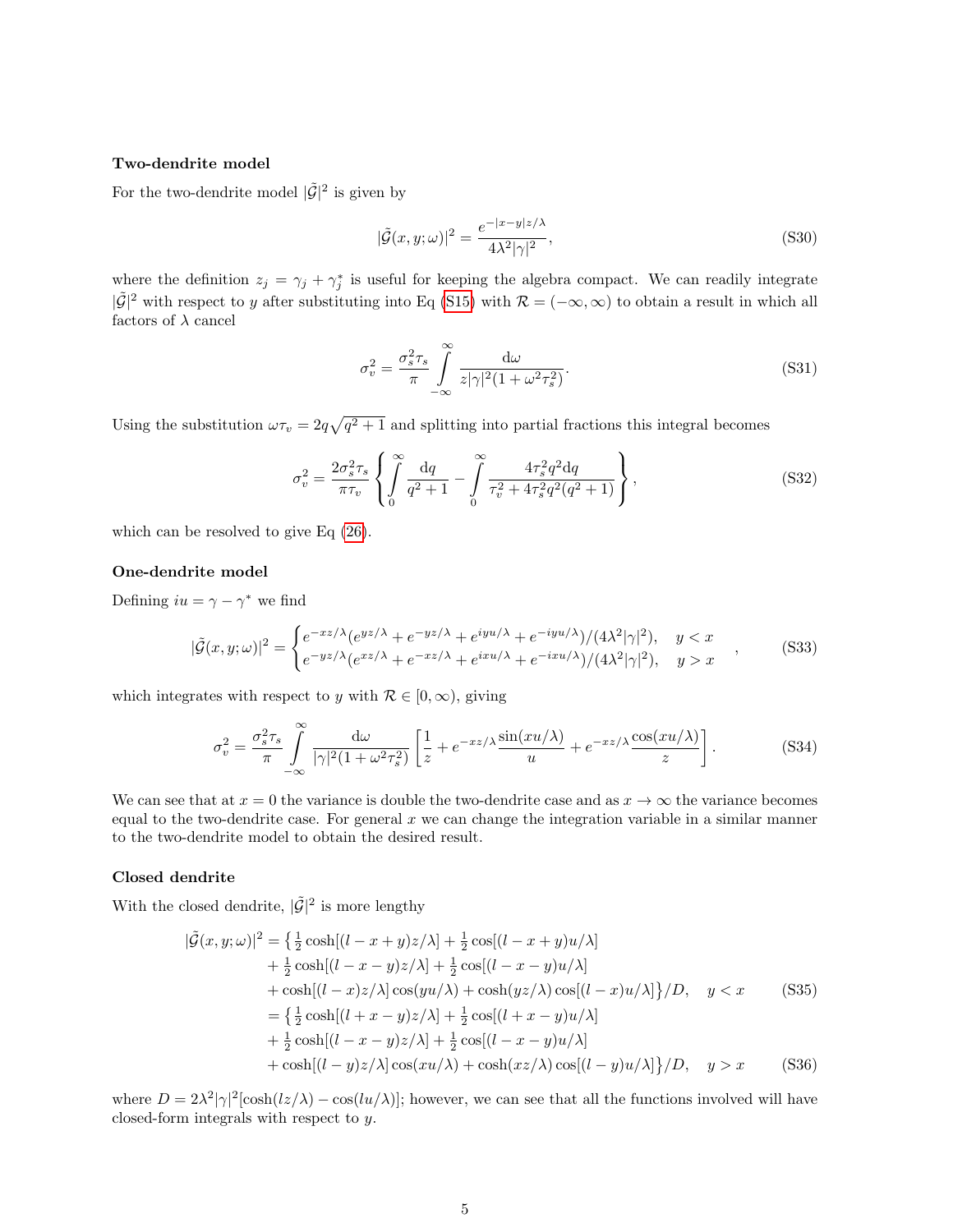#### Dendrite and axon

For the dendrite and axon, we will leave  $|\tilde{\mathcal{G}}|^2$  in terms of the segment factor to show how this approach extends to multiple dendrites and the addition of a soma

$$
|\tilde{\mathcal{G}}_{\alpha 1}(x_{\alpha}, y_1; \omega)|^2 = \frac{|\tilde{f}_1(\omega)|^2}{\lambda_1^2 |\gamma_1|^2} e^{-(x_{\alpha} z_{\alpha}/\lambda_{\alpha} + y_1 z_1/\lambda_1)}.
$$
\n(S37)

Integrating with respect to y with  $\mathcal{R} = [0, \infty)$  gives,

$$
\sigma_v^2(x_\alpha) = \frac{2\sigma_s^2 \tau_s}{\pi} \int\limits_{-\infty}^{\infty} \frac{|\tilde{f}_1(\omega)|^2 e^{-x_\alpha z_\alpha/\lambda_\alpha}}{z_1 |\gamma_1|^2 (1 + \omega^2 \tau_s^2)} d\omega,
$$
\n(S38)

which generalises to n dendrites or the addition of a soma by replacing  $|\tilde{f}_1|^2$  with  $|\tilde{f}_n|^2$  or  $|\tilde{f}_{n0}(\omega)|^2$ respectively.

#### Calculation of axonal parameters

Assuming that the following parameters have the same value in the dendrite and axon:  $E_L$ ,  $g_L$  and  $c_m$ , we can express the axonal parameters in terms of the dendritic ones. Since there is no synaptic drive in the axon,  $g_{\alpha} = g_L$ , while in the dendrite  $g_1 = g_L + \langle g_s \rangle$ . We denote the ratio between the membrane time constants as  $\epsilon$ , which given constant  $c_m$  is

$$
\epsilon = \frac{\tau_{\alpha}}{\tau_1} = \frac{g_1}{g_{\alpha}} = \frac{g_L + \langle g_s \rangle}{g_L}.
$$
\n(S39)

Recalling our definitions of  $E$  and  $\mu$  in the dendrite as,

$$
E = \frac{E_L g_L + E_s \langle g_s \rangle}{g_L + \langle g_s \rangle}, \quad \mu = E - E_L,
$$
\n(S40)

we can rearrange to find an expression for  $\epsilon$  in terms of potentials alone,

<span id="page-5-0"></span>
$$
\epsilon = \frac{E_L - E_s}{E_L + \mu - E_s}.\tag{S41}
$$

Hence we can calculate  $\tau_{\alpha}$  in terms of  $\tau_1$  given  $\mu$ ,  $E_L$  and  $E_s$ . For  $E_L = -70$ mV,  $E_s = 0$ mV and  $\mu = 10$ mV this results in  $\epsilon = 7/6$ .

When  $a_{\alpha}$  and  $a_1$  are fixed - as in Figs [5, 6c](#page-0-3), and [7b](#page-0-3) - we can calculated  $\lambda_{\alpha}$  in terms of a given  $\lambda_1$ . Recalling the definition of the length constant from Eq [\(7\)](#page-1-1) and making the reasonable assumption that the axial resistivity  $r_a$  is the same in the dendrite and axon, we have

$$
\lambda_1 = \sqrt{\frac{a_1}{2g_1 r_a}}, \quad \lambda_\alpha = \sqrt{\frac{a_\alpha}{2g_\alpha r_a}}, \quad \frac{\lambda_\alpha}{\lambda_1} = \sqrt{\frac{a_\alpha g_1}{a_1 g_\alpha}}.
$$
\n(S42)

Taking  $g_{\alpha} = g_L$  again and our earlier definition of  $\epsilon$  in Eq [\(S39\)](#page-5-0), we can write this as

$$
\frac{\lambda_{\alpha}}{\lambda_{1}} = \sqrt{\epsilon \frac{a_{\alpha}}{a_{1}}}.
$$
\n(S43)

Finally, for the electrically significant soma in Fig [7](#page-0-3) we give  $\rho_1$  but not  $\rho_\alpha$ , noting that it can be calculated given  $\lambda_1$  and  $\lambda_\alpha$  or  $a_1$  and  $a_\alpha$ . Recalling our definitions of  $\rho$  and  $\epsilon$  we find

$$
\rho_1 = \frac{2\pi a_1 g_1 \lambda_1}{G_0}, \quad \rho_\alpha = \frac{2\pi a_\alpha g_\alpha \lambda_\alpha}{G_0}, \quad \frac{\rho_\alpha}{\rho_1} = \frac{1}{\epsilon} \frac{a_\alpha \lambda_\alpha}{a_1 \lambda_1}.
$$
 (S44)

Hence when  $\lambda_1$  and  $\lambda_\alpha$  are fixed as in Fig [7a](#page-0-3),c,d we have

$$
\frac{\rho_{\alpha}}{\rho_{1}} = \frac{1}{\epsilon^{2}} \frac{\lambda_{\alpha}^{3}}{\lambda_{1}^{3}},\tag{S45}
$$

while when  $a_1$  and  $a_\alpha$  are fixed as in Fig [7b](#page-0-3)

$$
\frac{\rho_{\alpha}}{\rho_1} = \frac{1}{\sqrt{\epsilon}} \frac{a_{\alpha}^{3/2}}{a_1^{3/2}}.
$$
\n(S46)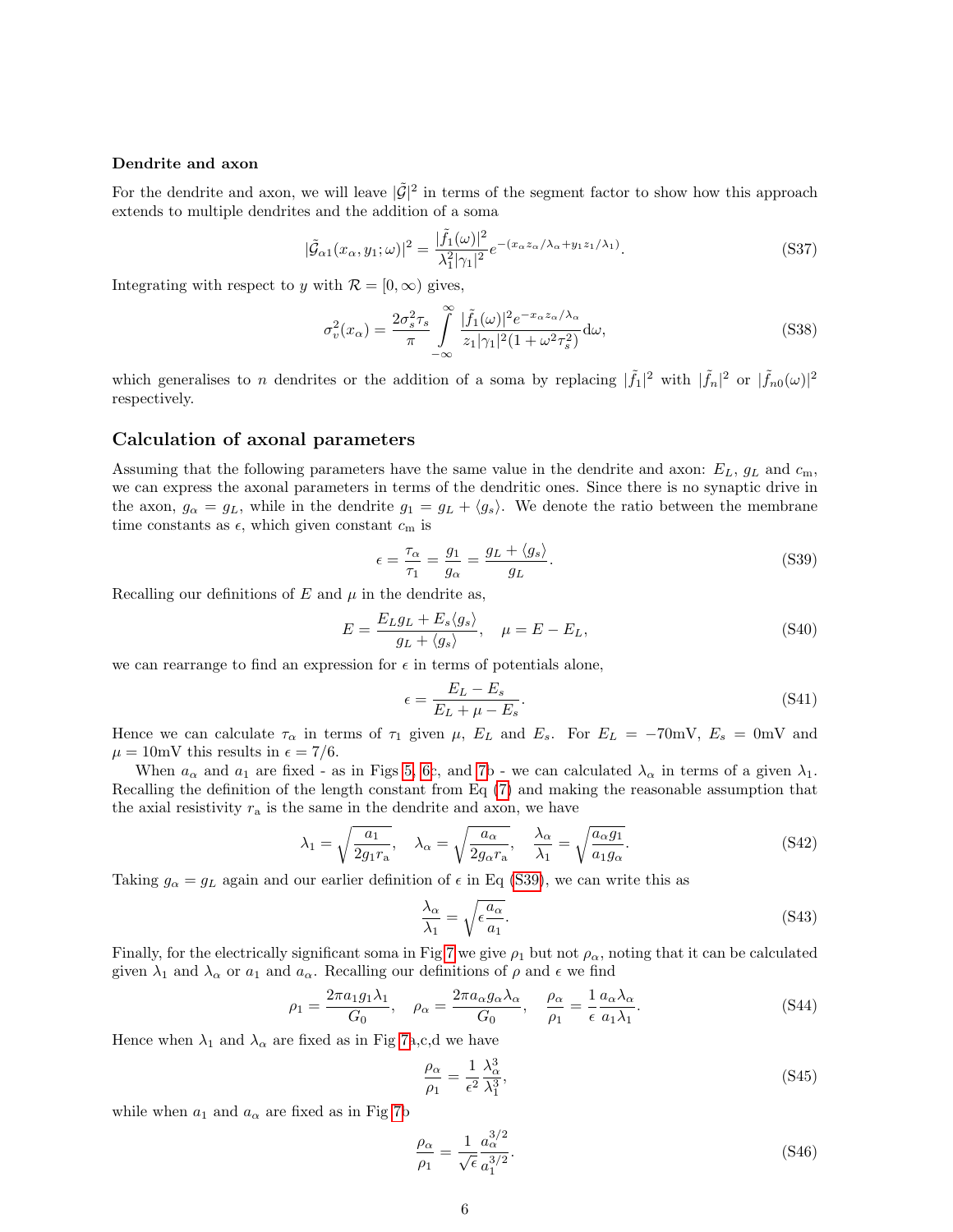#### Accuracy of the upcrossing approximation

The accuracy of the upcrossing approximation in the one-dendrite model was assessed using the spikecoincidence measure  $\Gamma$  [\[8\]](#page-7-6) between two simulated processes subject to the same synaptic drive, one with reset and one without (as shown earlier by the orange and blue traces in Fig [1b](#page-0-3)). This measure was chosen because it highlights not only if the mean upcrossing rate is similar to the threshold-reset rate, but also whether the upcrossing events occur at similar times to the reset events. For a time window  $\Delta$ over which to determine coincident events

<span id="page-6-2"></span>
$$
\Gamma = \frac{2(N_c - \langle N_c \rangle)}{n(N_{\text{tr}} + N_{\text{uc}})}, \quad n = 1 - 2r_{\text{uc}}\Delta,
$$
\n(S47)

where  $N_c$  is the number of simulated coincident events,  $N_{\text{tr}}$  is the number of threshold-reset events,  $N_{\text{uc}}$ is the number of upcrossing events, and  $\langle N_c \rangle = 2r_{uc}N_{tr}\Delta$  is the expected number of coincident events between the threshold-reset process and a Poisson process with rate  $r_{uc}$ .

Letting the time window be approximately similar to the AP width,  $\Delta = 2$ ms, we performed simulations in terms of two dimensionless parameters: the distance between the threshold and the mean in terms of the voltage standard deviation,  $(v_{\text{th}} - \langle v \rangle)/\sigma_v$ , and the relative synaptic timescale  $\tau_s/\tau_v$ . Figure [S1](#page-6-1) shows that the coincidence factor increases when fluctuations reach threshold more rarely (higher  $(v<sub>th</sub> - \langle v \rangle)/\sigma_v$ ). This is in line with what we would expect; as threshold-crossing events become rarer, there is more time between events for the upcrossing and reset voltage traces to reconverge.

We also found that  $\Gamma$  peaks for intermediate  $\tau_s/\tau_v$ , implying that the upcrossing approximation is worse for both rapidly filtered noise  $(\tau_s \to 0)$  and slowly filtered noise  $(\tau_s \to \infty)$ . When  $\tau_s/\tau_v$  is small, voltage fluctuations are more rapid and hence several upcrossing events may occur about threshold in quick succession with fewer corresponding threshold-reset events, decreasing Γ. Lower Γ from higher  $\tau_v/\tau_s$ arises from excursions above threshold after an upcrossing event. These excursions increase in duration with higher  $\tau_s$ , giving a higher probability that a threshold-reset event occurs before the two voltage traces converge. These synaptic filtering effects qualitatively agree with those found for the point-neuron model in [\[9\]](#page-7-7), for which the accuracy of the upcrossing approximation is maximised near  $\tau_s/\tau_v \sim 1$ .



<span id="page-6-1"></span>Figure S1: A comparison of simulated threshold-reset and upcrossing events in the one-dendrite model shows that the coincidence factor  $\Gamma$  (Eq [S47\)](#page-6-2) increases with  $(v_{th} - \langle v \rangle)/\sigma_v$ , but varies non-monotonically with  $\tau_s/\tau_v$ , peaking around  $\tau_s/\tau_v \sim 0.5$ . Other parameters:  $\tau_v = 10$ ms,  $\Delta = 2$ ms.

### References

<span id="page-6-0"></span>[1] Tuckwell HC. Time-dependent cable theory for nerve cylinders and dendritic trees. In: Introduction to theoretical neurobiology: volume 1, linear cable theory and dendritic structure. Cambridge